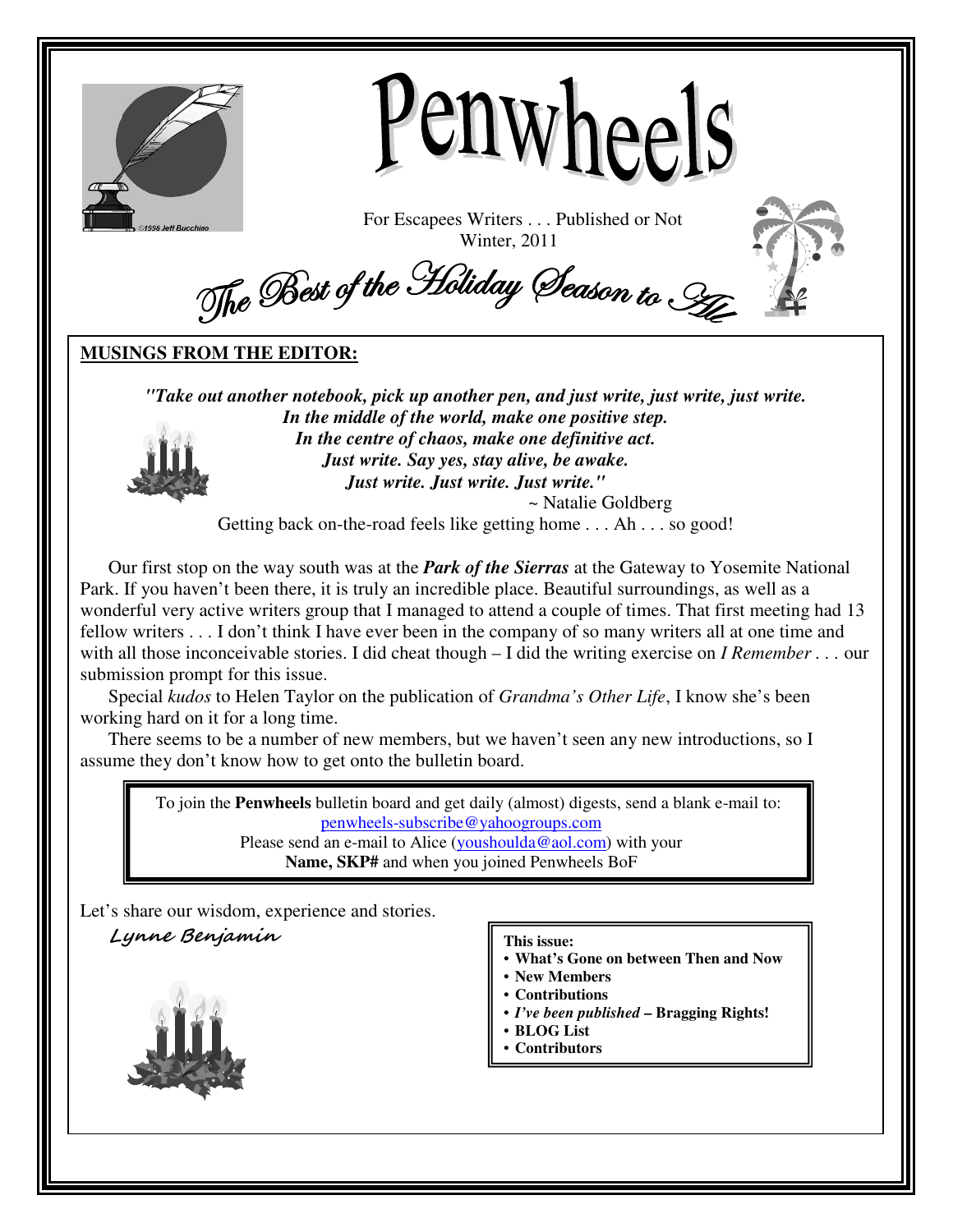## **What's Gone on between Then and Now**



## **Writers Group at Fun N Sun – Contributed by Marianna Nelson, SKP#45711**

I belong to two writers groups in the Rio Grande Valley of Texas. Both have two big projects coming to fruition. First, the Writers Group at Fun N Sun, which I started 10 years ago, is publishing a collection of the group's stories and poems (see green poster). Order your copy now at a special prepublication price – only \$15 plus a mailing cost of \$3.50. Make your check out to "Writers Group" and send to: Writers Group at Fun N Sun, 1400 Zillock Rd., San Benito, TX 78586. For more info, email me at: marianna@studio221.net.

Secondly, the **Rio Grande Valley Byliners** is sponsoring a day-long workshop on Feb. 11 in Harlingen, Texas. The Workshop is called "Get That Book Published!" and will be given by Laurel Bill, an energetic presenter with lots of experience publishing and marketing her books, namely her Alaska history series called *Aunt Phil's Trunk* (see workshop poster and go to: auntphilstrunk.com). Penwheelers searching for a warm and friendly winter getaway, plus some writing stimulation, will want to register for this workshop. If you register now, the cost is only \$35; if you register after Jan. 1, the cost is \$40. See instructions on poster. If you prefer, you may register and pay your \$40 the morning of the workshop, 8:30 a.m., Harlingen Public Library. Hope to see you there! Email me for more info.



## **Writers Group** *Park Sierra SKP Co-op* **– Contributed by Lynne Benjamin SKP#86190**

I had the honour and privilege of attending two Writers Groups while we were visiting POS and met a couple of Penwheelers face-to-face. Such an incredible array of writers: a couple of writers who know so much about the technical side of writing – especially poetry; Julianne is a journalist; one gal read a very emotional piece about her mother; another fellow read the start of his story about the beginnings and history of his family – fascinating.

They hold their meetings every week and it takes a very dedicated person to keep up with that level of production.



(Gus and Mary)





(Julianne) (Jade and Becky)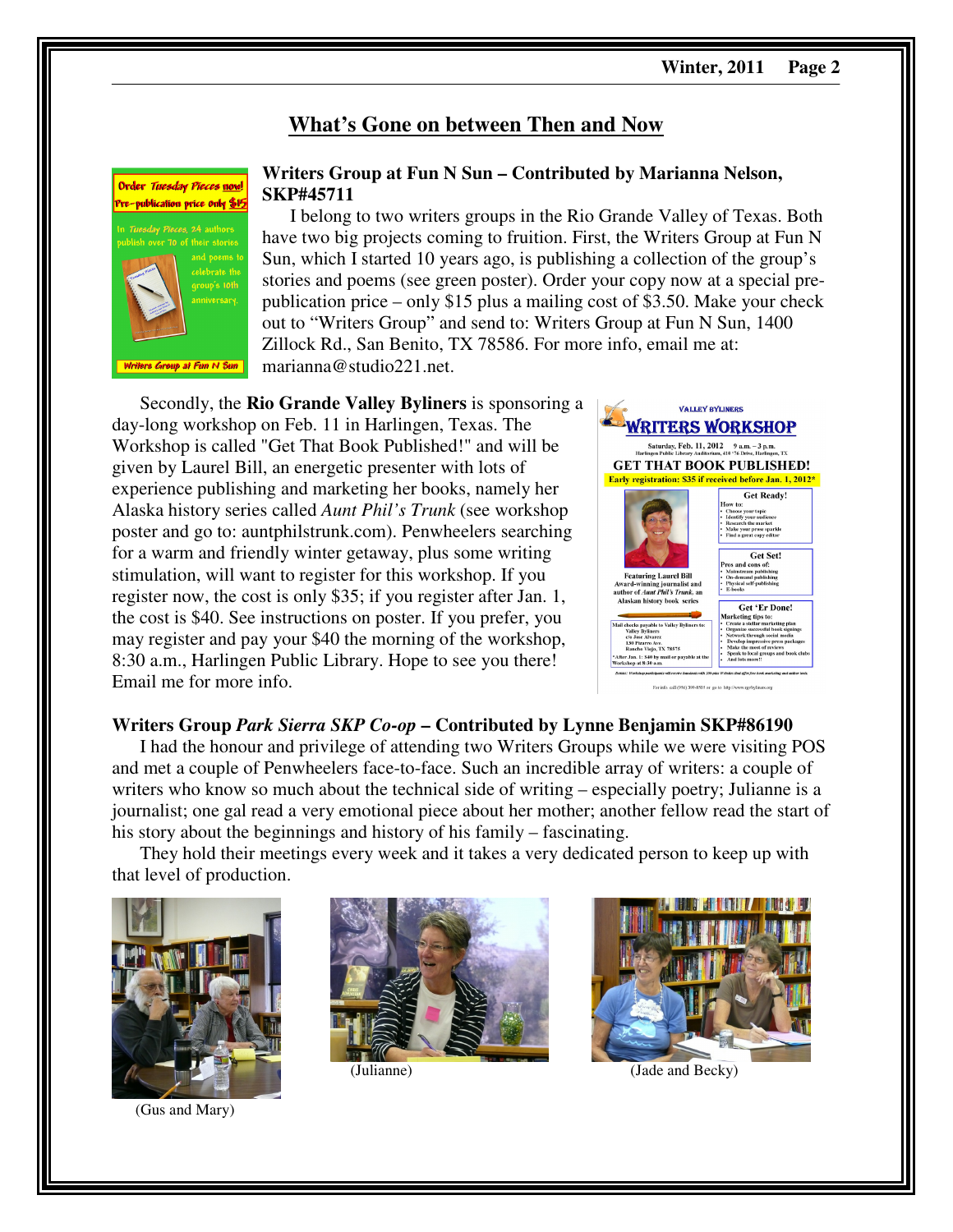This is a copy of prompts they sent out to the group – maybe we can use them sometime:

- 1. Invent a definition for each of the following invented words: boknock, plagit, snump, and ravillion. Use them in a story/poem.
- 2. Millions of feathers
- 3. I don't think I can do anything more with him/her.
- 4. If I ever return...

## *New Members*

Judy Kallestad - SKP#108999 Julianne Crane - SKP#103813 (*See photo above*)

## *Contributions*

**"100-Word Submission"**  *I Remember . . .* 

### **I Remember . . . The First Thanksgiving – Contributed by Alice Zyetz**

In 1967 my husband (at the time) and I bought a small home in West Los Angeles. As a kid growing up in a Brooklyn tenement, the most I ever dreamed about was a small attached home SOMEDAY. And yet, here I was with a house and a front yard and a back yard, a separate dining room, an extra bedroom for the baby I was longing to have SOMEDAY, and even a small den for the television set. We had bought a dining room table and six chairs that were delivered the day before Thanksgiving. On Thanksgiving Day, friends helped us move our belongings from our old one-bedroom bungalow to the new house. One person brought a turkey she had cooked that morning. Others brought the sweet potatoes, cranberry sauce, vegetables, and more. We sat down that early evening to dinner for twelve and gave thanks to the friends who had made the day happen for us. Afterwards we gathered on the floor in the living room to share music—my husband and I on the guitar and my dear friend (of blessed memory) on the mandolin.

From that day on until I went on the road twenty-seven years later, Thanksgiving was always a joyous celebration in that house. The husband changed, the guest list changed, the long-awaited baby grew into a young man, but the house and I continued.

### **Contributed by Jeannie Winniford, SKP#81050**

I remember when I could remember. If I walked to another room to get something, I always knew what it was when I got there. I could remember what I needed at the grocery store. I knew all my friend's phone numbers. Never would I sit down at my computer and then forget why I booted up my Wweb browser. Never did I have to hold my keys in my hand and visually see them before closing the car door so that I would not lock the keys in the car. Seldom did I have to stop talking because a certain word escaped my memory. Yes, I remember those days...but very little else.

## **Contributed by Bruce Siff SKP#20703**

**I remember…** a harsh grating wakes me as a thief attempts to jimmy open the rear door on our pickup camper in the Racine, Wisconsin, Holiday Inn's parking lot.

"Are you awake? Do you hear that?" she asks.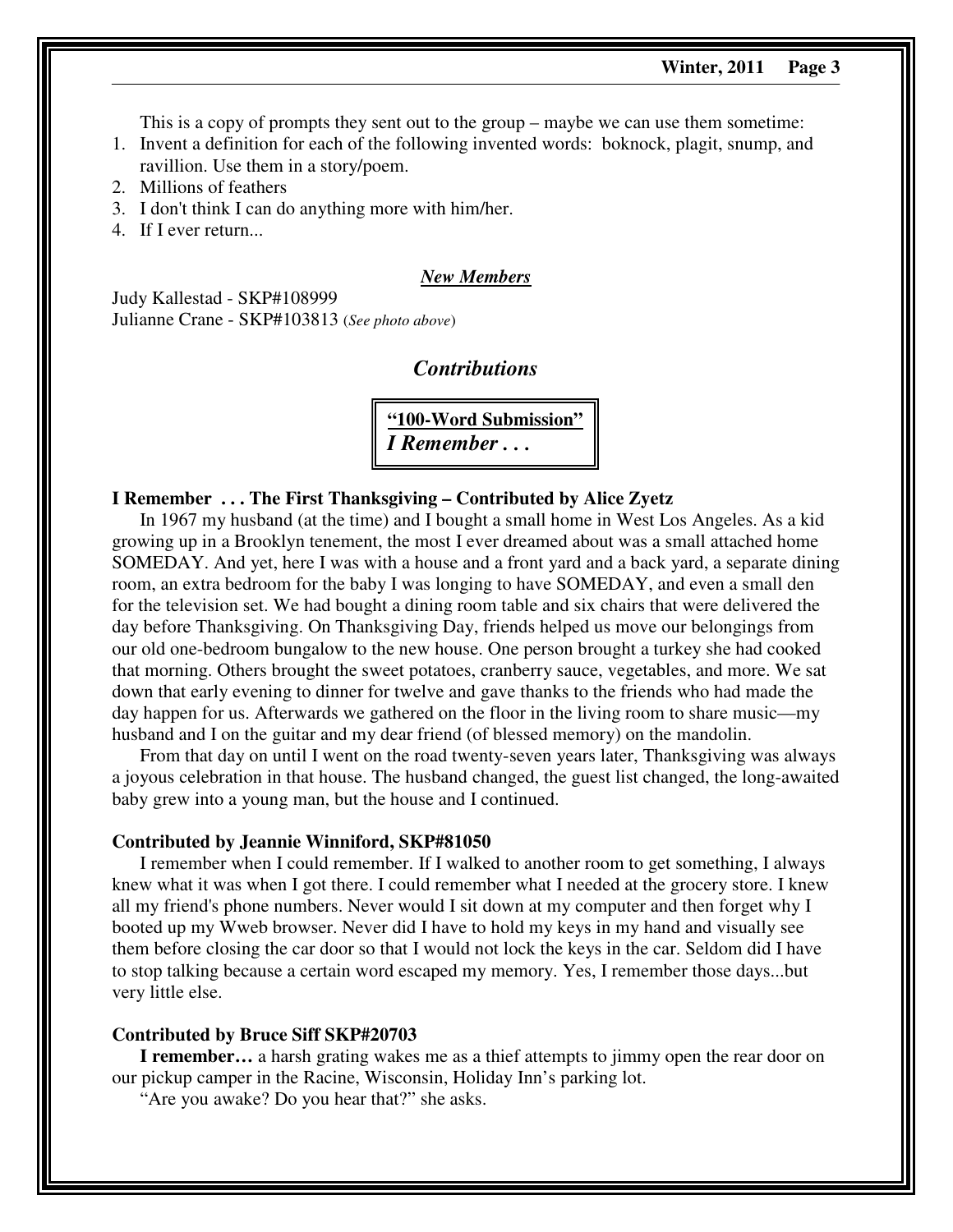I sit up, a .38 Special in hand. "I hear it. Shhh." "Don't shoot him. Scare him off." *How do you know it's a man?* I kneel on the bed and crank open the dome. "Get away!" A hooded figure scampers, dodging among darkened vehicles. "Let's see if the cocktail lounge is still open." "Okay. How do you know that was a man?"

### **Visiting the Big Island: Hawaii – Contributed by Verna Oxford SKP#1921**

(Editors note: Verna sent a hardcopy handwritten contribution to our Membership Volunteer, Joanne Alexakis who got it ready for the Newsletter – Thanks, Joanne)

A virtually forgotten memory was recently recalled. On my 2 month visit to Hawaii I had an interesting experience. I had a reservation to fly from Honolulu to the Big Island – Hawaii.

At the assembly point, noses were counted and the engine was purring on pitch. The door and steps became available and the couples crowded and rather rudely squeezed me – a single, out of the line-up and I was the last to board. Inside I could see the couples had filled the 2 seat accommodations. Only one single seat remained and there was no window – my seat.

Having only recently flown from San Francisco to Hawaii, I'd seen a lot of ocean out the window, so this short hop with no view except ocean water and no view with no window wasn't a big deal.

Arriving at the Hawaiian airport, we were treated to a lecture of the local area – interesting and bussed to the southern tip and another lecture, and returned to the airport, and on our small plane.

The pilot contorted himself so he could count noses and spoke loudly – "Since you have no window seat, you now get to come up here and sit in the co-pilot's seat for our fly-over the volcanoes". Wow! I happily staggered up to the cockpit – the couples now jealous and and a bit enraged. I was buckled in and we took off. Shortly we were over the volcanoes on an active day with the thick molten liquid spurting, oozing and dribbling to the downward slope to the ocean. By far my view was superior to the couples view from the 2-seaters. They were envious and I was rewarded by the spectacular view I had at the most important part of the trip.

I've always wondered if they were rude to singles again, or hoped for a reward such as I had received when squeezed from the line-up.

### **I remember clothes – Contributed by Marianna Nelson, SKP#45711**

1930s: On winter days my mother's long raccoon coat engulfed her -- and me, too, when I snuggled next to her.

1940s: Navy blue pea jackets, like U.S. sailors' wool pea jackets, were popular around World War II. I loved mine but wasn't sure why it was called a "pea" jacket.

1940s: Stockings made of nylon were much in demand after WWII. Women kept them in place with four garters attached to elastic strips which were sewed to a garter belt. Nylons had seams, a dark line down the back of the leg. An often heard question was, "Are my seams straight?"

1950s: I remember my friend Ann struggling to pull up her rubber Playtex girdle. I didn't have to wear one – then (now there's control-top panty hose).

1960s: My shearling coat was impervious to wind and cold but what I liked most was its elegance and style. Next to my skin was a layer of lush, short brown fur; the outside was a sleek gray suede trimmed with brown fur at the hemline, the neckline, and the wrists. I called it my Jackie Kennedy coat. When we started full-timing, I had to part with it.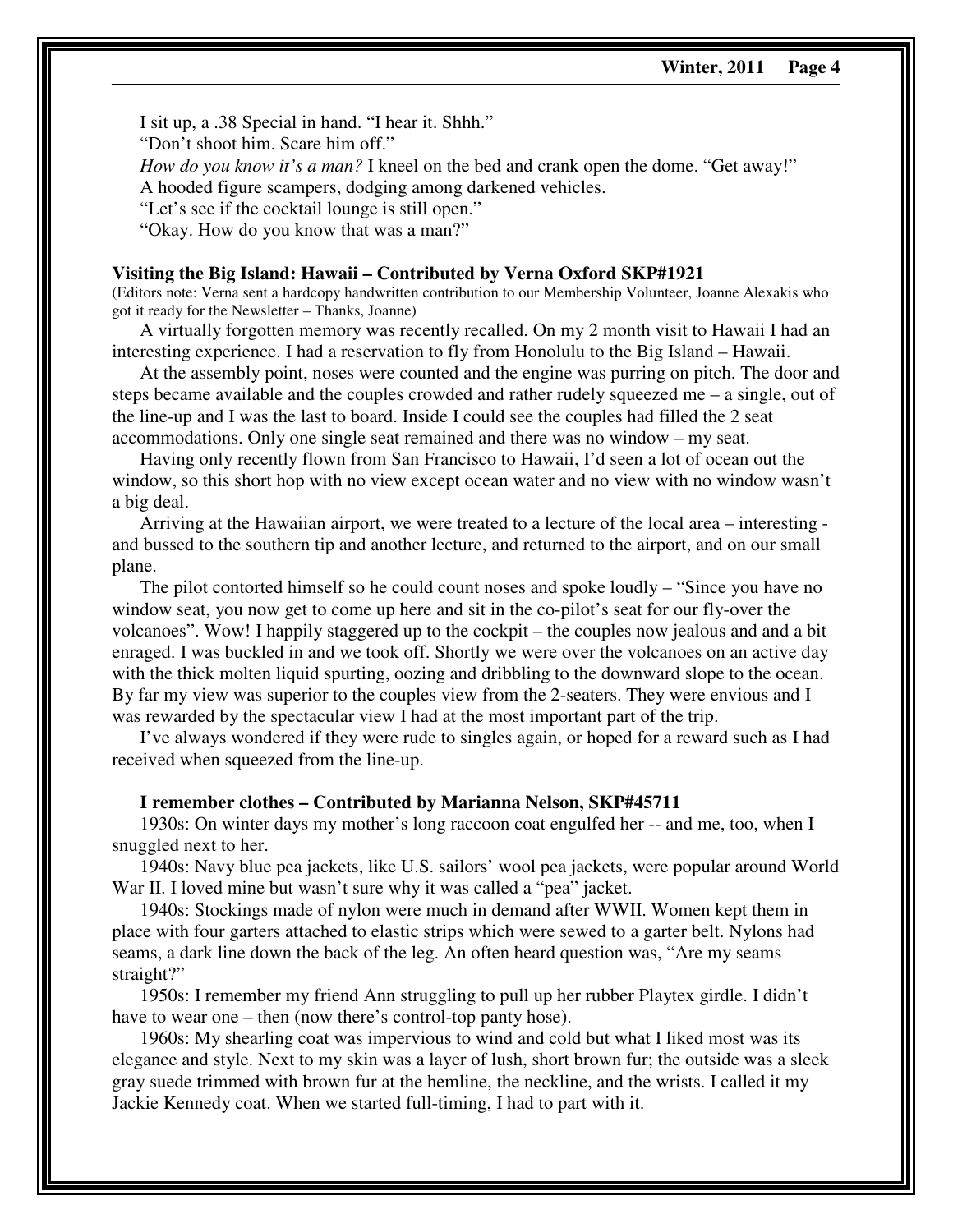## **I Remember . . . Contributed by Doris Hutchins SKP#29167**

It was Thanksgiving, 1936. At eight years of age, I was looking forward to Thanksgiving with Grandma. Turkey in those days was very special and it was only once a year that we got together and enjoyed this meal. We all sat around the old, overly long, dining room table, covered in Grandma's best linens and dishes. What a glorious day this was!

The reason I remembered this moment in time was; this year there were three family members that cooked ham instead of turkey. Nowadays, turkey can be enjoyed any day of the week. Nothing special anymore!

### **Contributed by Terry Hager SKP#48315**

**I remember...** my adventures with Jim from Junior High days: camping in the woods outside of town; crawling into a very small cave; "borrowing the 'We Give S & H Green Stamps' sign from in front of the Hardware store to plant it on the church steps; sneaking out of the house in the wee hours; climbing the water tower; smoking under the bridge.

Maybe someday I'll have to write a book.

## **I remember waiting for magic to happen – Contributed by Chris Guld SKP#101167**

*(Editor's note: from Penwheels get-together at Gillette Escapade-thanks, Chris)* 

Every day for about a year when I was a little girl, I got out my magic wand to test it. I figured if I concentrated and wished it hard enough, one day the magic wand would work. I'd test it on little things. I'd go into the stall in the girl's bathroom at my elementary school and take my magic wand out of its box. It was a beautiful magic wand. It had a star on one end. I had wrapped a stick and the star with the shiniest aluminum foil I could find. I think I had to wear sunglasses to keep from being blinded by its brilliance!

I only tested while occupying a bathroom stall because I didn't want anyone to know my secret! I waved the wand at my scuffed up sneakers and held my breath waiting to see if they would turn into satin slippers. They never did.

That was many, many years ago and I have no idea whatever happened to my magic wand, but it definitely worked! My life is filled with magic every day and I know that I am making it happen. I don't need a magic wand, I just need my dreams. My RV is my magic carpet and it takes me to all the places I've dreamed about.

### **I Remember . . . Contributed by Barbara A. Bowers, SKP#77439**

I remember picking raspberries as a young girl. Prickly bushes scratched my arms, legs, and face as I reached for the juicy black fruit. Two in my mouth, one in the bucket. So luscious, as the sticky liquid ran down my chin. Fingers stained purple for days after the fruit was harvested.

April 3, 1981—my world was changed as the structures were rearranged. Winds, maybe a tornado, flattened the barn, silos, and Dad's pickup shed. My favorite berries still stood valiantly. Then the trucks moved in. Large wheels smashed all in sight, grinding the dirt to hard clay. Nothing grows there today.

I have looked for thirty years for black raspberries as succulent as my childhood treats. Recently, I saw a table full and placed berry after nubbly berry on my tongue, holding tight to the memories of an Iowa farm girl. I wanted to grab them all and take them home, but knew they would be destroyed by the July heat before I could get them there. I would rather let them go to someone who could enjoy them than horde them and have them ruined.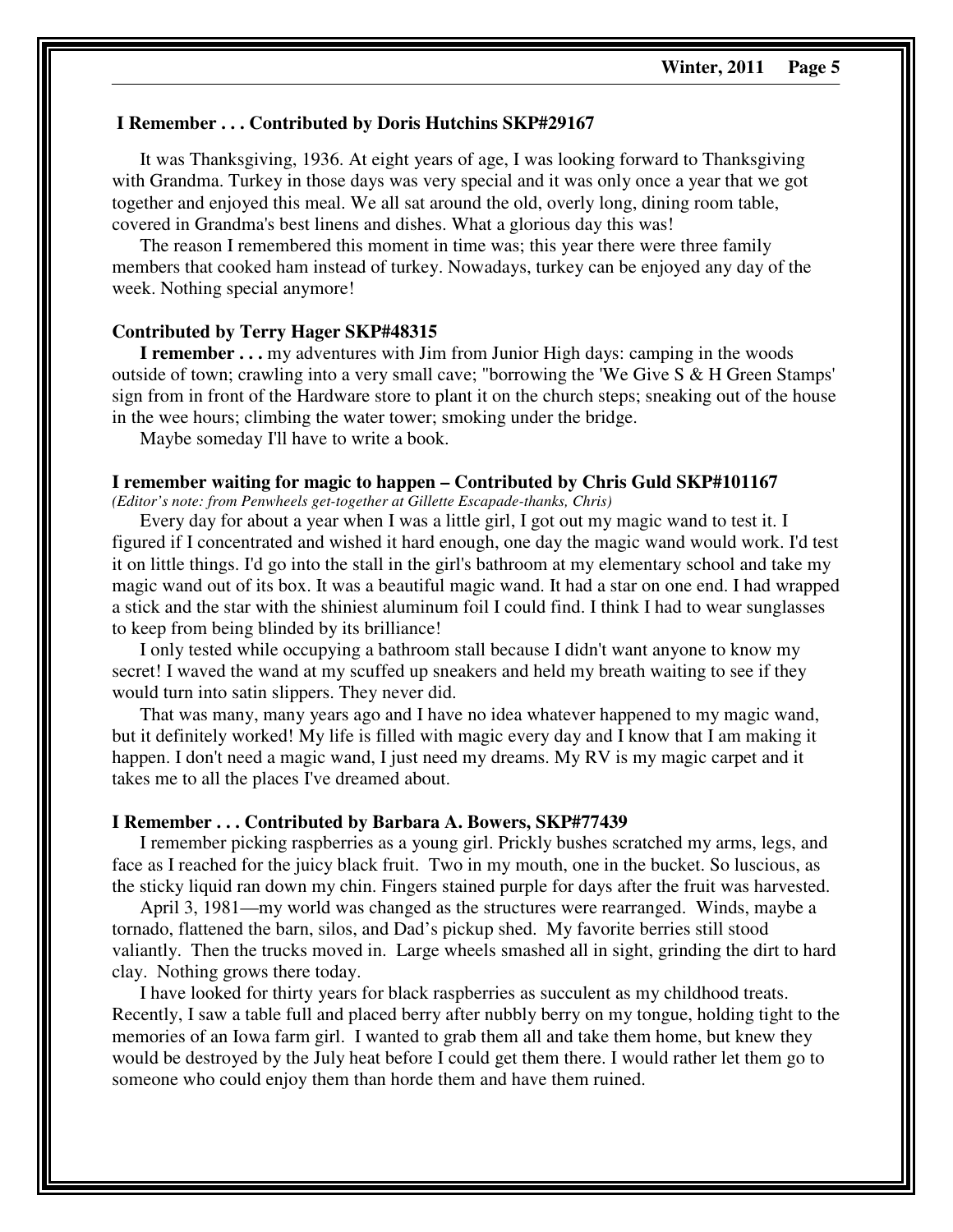### **I Remember . . . Contributed by Lynne Benjamin, SKP#86190**

I remember . . . I remember . . . I remember . . . everything I do conjures up memories. My memory reservoir is full. I walk down the street . . . I remember the street I walked down on my first day of school; I see her picture on the wall . . . I remember how she looked and sounded that last day I saw her in the hospital; I meet someone new . . . I remember another dear friend and hope this new relationship can create fine memories like those of friends gone by.

## **I Remember . . . Contributed by Delbert Ashby SKP#67666**

I remember when my Dad couldn't remember. In 1995, I was called home because of Dad's health issues. He lost his way home from a grocery store two blocks away. In talking with Dad, he seemed able to hold normal conversation.

A nurse trained to detect dementia came to interview Dad. Her questions went like this. What is today? What street do you live on? What did you have for breakfast? When is your birthday? How old are you? He replied "I don't know." to each of these questions.

Our normal conversational style often implies expected answers. How are you today? "Fine." Are you happy today? Yes. Did you sleep well last night? Yes. You don't like winter, do you? No.

He was able to converse fine with implied answers but failed the test when specific data was required...

Dad is no longer with us but I remember when Dad couldn't remember and I hope that never happens to me.

### **Contributed by Joanne Alexakis, SKP#19367**

White Christmas Oh, I remember many white Christmases driving from our home in Rochester, Minnesota to celebrate the holiday with my dad's relatives in St. Ansgar, Iowa.

The roads were usually snow-packed, often icy and slippery, and always a test of one's potential survival skills. We dressed in the latest cold-weather gear to protect from the freezing, wind-chill impacted temperatures.

1994 brought significant changes to my life, when Nick and I began full-time RVing. Like all snowbirds, we headed south when the thermometer started to give up degrees. Christmas was in Arizona or New Mexico or southern California where it is never white and snowy, rarely c-ccold, and always bright and sunny. We have to wear shorts!

I will forever cherish my White Christmases, but I now demand Christmas at the beach!

## *I've Been Published* **– Bragging Rights!**

*Let Us Know About Your Current Publications*  **• Your Name and SKP #** 

**• Title of** *Piece*

**• Magazine or Book and Date** 

 **Penwheels Newsletter, Summer, 2011,** *Resources and Suggestions for E-Publishing*, edited dialog from the Yahoo! Forum, February 22, 2011, , *[Tips], Escapees Magazine*, November/December, 2011 issue, page 26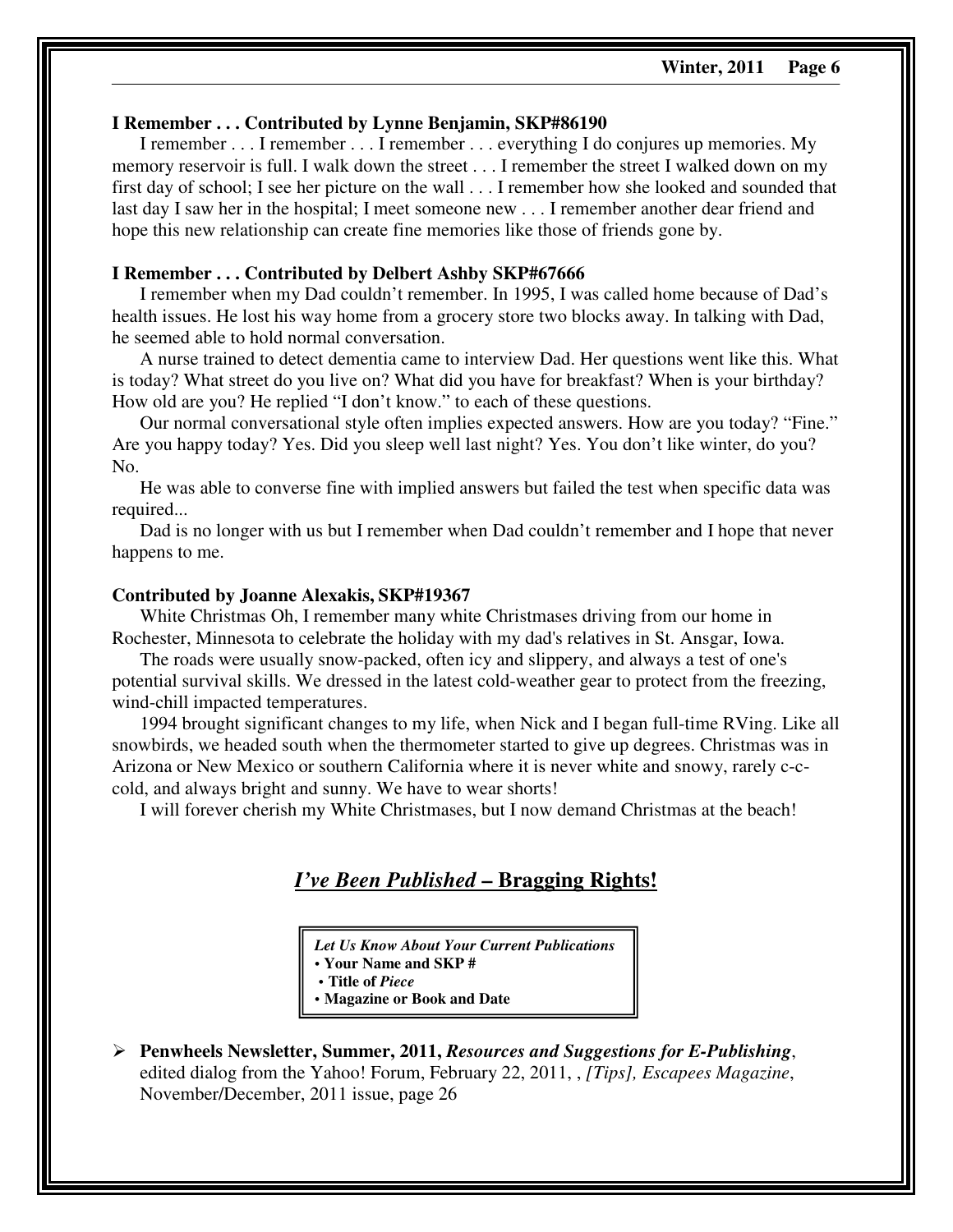- **Helen Taylor**, SKP# 295, *Grandma's Other Life,* self-published, Createspace.com
	- Have nothing on the table right now as far as "actual writing" is concerned, but one of these days I plan to whip out something or other, I hope! I do have a few ideas floating around in this feeble brain lately, so we'll see what turns up.
- **Lynne Benjamin**, SKP#86190
	- *Burros in Oatman,* in *Finding Pieces of Route 66* (by Marcella Gauthier #12371), in E*scapees Magazine*, November/December, 2011 issue, page 19
	- *Snowbirding 101, RV West* (E-Column) http://www.rvwest.com/journeys/rvtales/snowbirding\_1011/
- **Margo Armstrong,** books available on *Barnes & Noble* and **Amazon**
	- "The RV Lifestyle A Dream Come True"
	- "Buying Gold and Silver A Primer for the Beginning Investor"
	- \* "How To Save Money While Enjoying the RV Lifestyle"
	- \* "About Men Myths Revealed, Dealing With The Fear, How To Love, Live and Work With Them"

## *BLOG List*

## **Lynne Benjamin**

- http://firstep-andlifegoeson.blogspot.com/
- http://lynnefred-winter.blogspot.com/
- **Barbara Bowers**
- http://blessed-b.blogspot.com/

## **Jaimie Bruzenak**

• http://blog.rvlifestyleexperts.com/

## **Kay Kennedy**

- http://boomersrememberhistory.blogspot.com
- http://portablewritingnewsletter.blogspot.com
- http://freelancewriter.booklocker.com
- http://travelingwithinky.blogspot.com (the cat's travel BLOG)

## **Barbara Kaufmann**

• http://www.onewordsmith.blogspot.com/

## **Patty Lonsbary**

• http://www.glotours.blogspot.com

## **Bess McBride**

• http://www.rvromance.com

## **Darlene Miller**

• http://rvchuckles.blogspot.com

### **Rose Muenker**

• http://davidandrose.com

## **Marianna and Bruce Nelson**

• http://www.otr.studio221.net

## **Betty Prange**

• http://www.PrangeDePlume.blogspot.com

## **Beth Ramos**

- http:/www.rootsandroutes.us
- http:/www.peaceandgood.us

## **Elaine Seavey**

• http://www.elaineseavey.wordpress.com

## **Contributors to this issue of the Penwheels Newsletter:**

**Joanne Alexakis Margo Armstrong Del Ashby Lynne Benjamin Barbara A. Bowers** 

**Chris Guld Jaimie Hall Bruzenak Doris Hutchins Marianna Nelson Verna Oxford** 

**Bruce Siff Helen Taylor Jeannie Winniford Alice Zyetz**